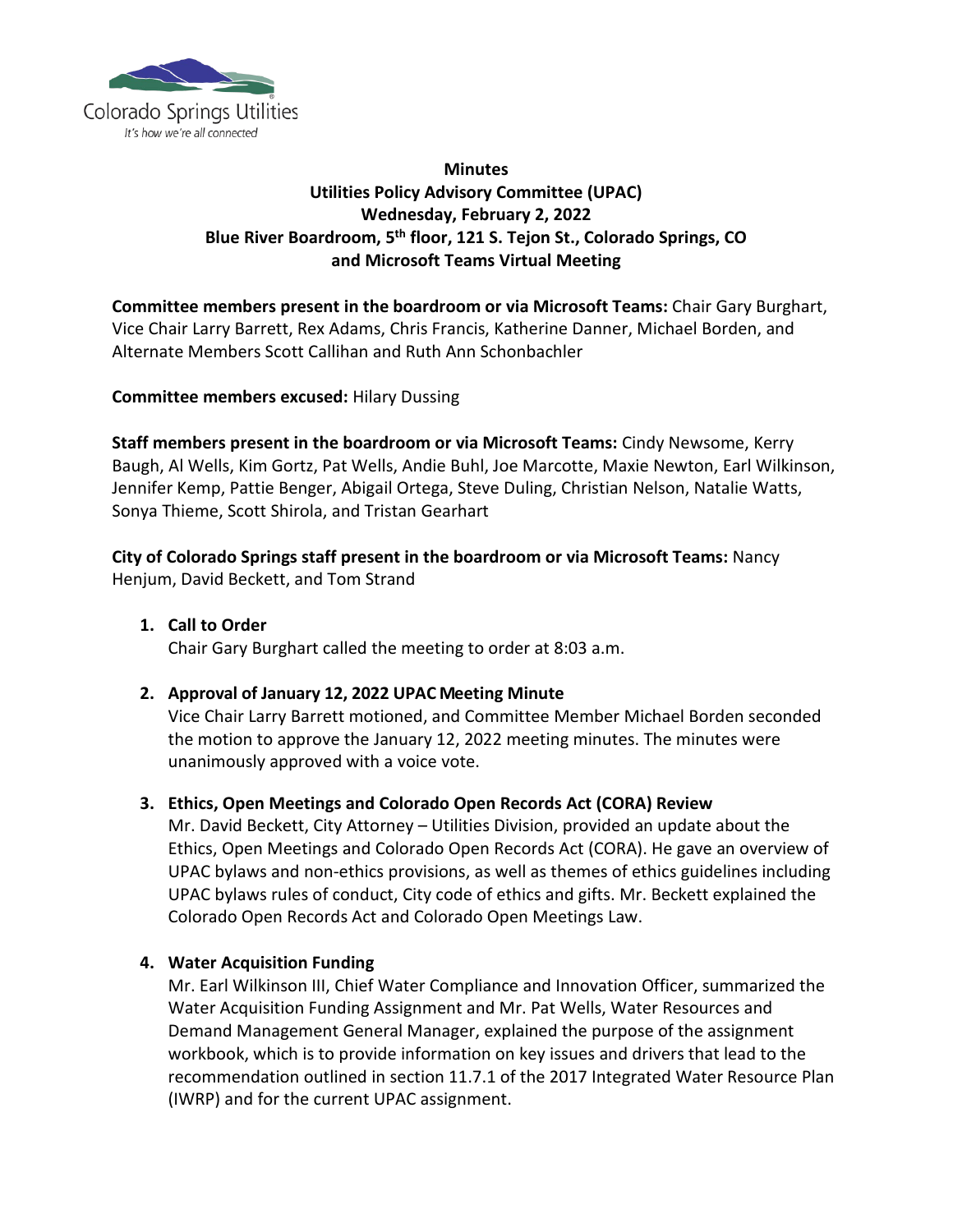Mr. Wells provided a situation assessment and issues identification overview, explaining trends and drivers affecting water supply development. He listed resources that demonstrate how Colorado water markets affect water supply development across the state and continue to play a role in future water acquisitions. He discussed market acquisitions, explaining how water scarcity increases the existing water gap as there are less resources to go around.

Ms. Sonya Thieme, Financial Planning and Risk Manager, reviewed Springs Utilities' Strategic Plan and described how funds are resourced and utilized. She gave an overview of the organization's capital prioritization philosophy and explained how capital expenditures are managed for unplanned water rights acquisitions.

Mr. Scott Shirola, Pricing and Rates Manager, provided an overview of Springs Utilities' primary funding systems for water revenue:

- Water rates
- Water development charges
- Water resource fee

Mr. Wells shared the current policy and described how the organization maintains water supply management for customers. The current I-7 water supply management policy states:

"The Chief Executive Officer shall direct that new and existing water resources and systems are aggressively developed, protected, and optimized to maintain and enhance water system sustainability and responsibly balance costs and risks to reliably meet the needs of current and future customers."

Ms. Thieme discussed how acquisition process considerations and lessons learned around current practices are incorporated when planning capital budgets and implementing processes.

Mr. Wilkinson explained how water acquisition policies and funding should reflect the reality that water is becoming increasingly scarce with more competition for water, translating to water becoming more expensive to acquire in the future. He explained how dedicated water acquisition funding should:

- Responsibly balance costs and risks to reliably meet the needs of current and future customers.
- Ensure responsible financial and asset management.
- Proactively and aggressively address challenges to provide and maintain a dependable water supply for current and future residents and businesses in our community.
- Be based on the resource requirement to serve a reasonable level of demands, mitigate water supply risks, and meet water system level service goals.